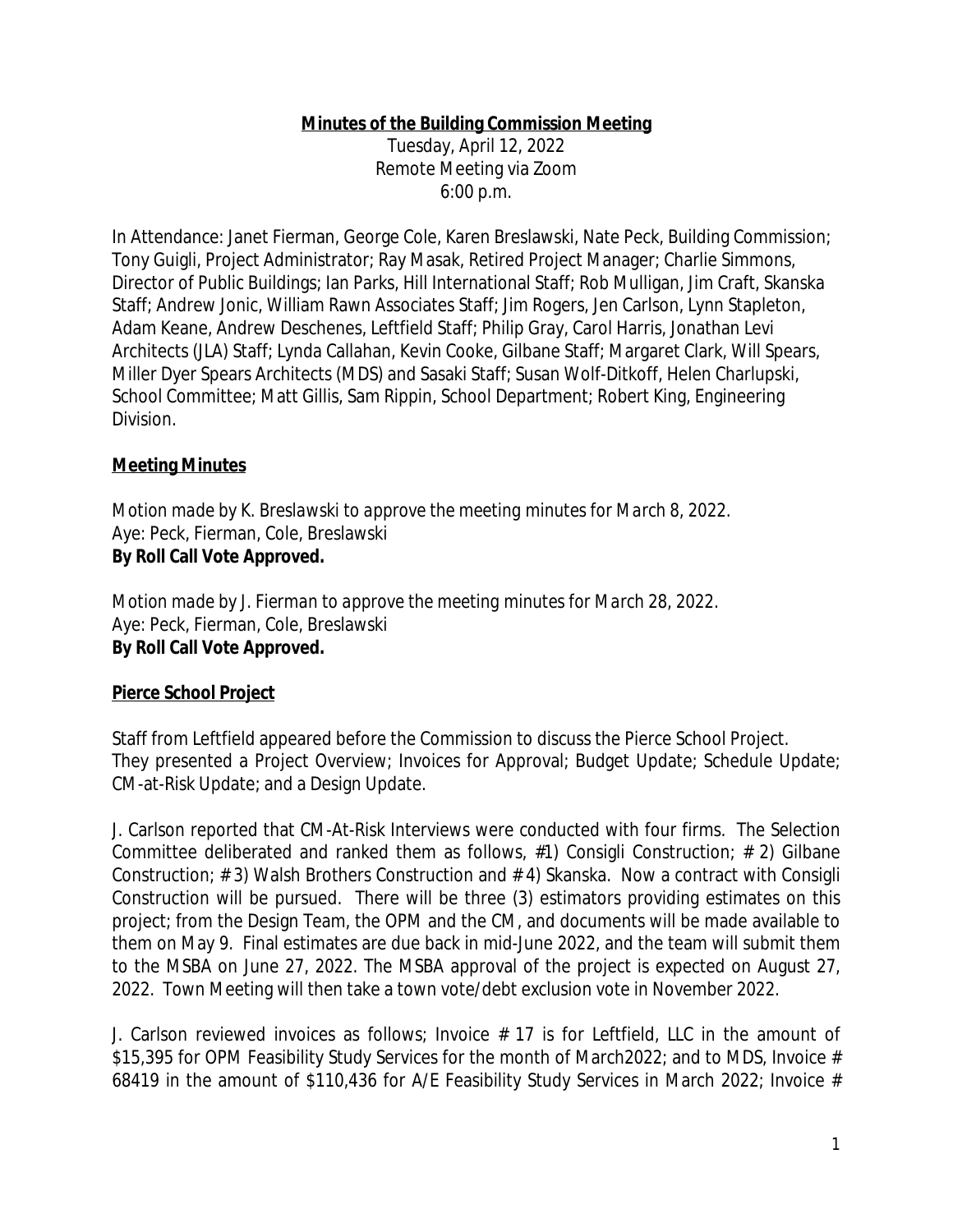68420 in the amount of \$17,589 for Amendment # 3 for Traffic Study (Vanasse) for a total amount of \$143,420.

Motion made by N. Peck to approve invoices as follows Invoice  $# 17$  is for Leftfield, LLC in the *amount of \$15,395 for OPM Feasibility Study Services for the month of March2022; MDS, Invoice # 68419 in the amount of \$110,436 for A/E Feasibility Study Services in March 2022; Invoice # 68420 in the amount of \$17,589 for Amendment # 3 for Traffic Study (Vanasse) for a total amount of \$143,420.*

Aye: Cole, Breslawski, Peck, Fierman **By Roll Call Vote Approved.**

J. Carlson provided a Budget Update. The current budget is \$2M, of which \$1.8M is committed. The Anticipated expenses include Building Department Administration projected at \$100,000; Property due diligence at \$10,000 for Town Counsel conducting research; additional site survey at \$15,230 which is only required if internal property lines are not established; and CM Pre Construction/SD Estimate at \$57,400. The total anticipated expenses are \$182,630 with a \$188,658 budget for a delta of \$6,028.

J. Carlson provided a Schedule Update. The project will go before Town Meeting in November 2022 for a Town Vote/Debt Exclusion vote. She presented three options for construction. The first option is a linear schedule with one bid package. The second option consists of an alternative schedule with two bid packages. The third option is multiple early bid packages. A graphic was shown of the schedule comparison that Consigli included with their interview consisting of a Baseline, Alternative and an Accelerated Schedule. Consigli felt that the alternative was the best cost-wise and lowest risk and listed the advantages and disadvantages. Discussion took place on the different options.

J. Carlson provided the CM-at-Risk Update. The Selection Committee interviewed four firms: Consigli Construction, Gilbane Construction, Walsh Brothers Construction and Skanska. Consigli Construction was ranked first. A contract is expected to be presented to the Commission at the May meeting.

W. Spears provided a design update, including updated pictures the building and floor plans. Discussion took place on these designs.

# **Driscoll School Project**

Leftfield staff appeared before the Building Commission to provide an update on the Driscoll School project including Construction; Schedule Analysis; Change Order Log; Cash Flow and Budget; and Project Approvals and Requests.

L. Callahan provided the construction progress update, including progress photos, a three-week look ahead, and a MBE/WBE update. Structural steel is ongoing and progressing well. Concrete work continues and below grade plumbing is underway. An aerial photo was displayed to show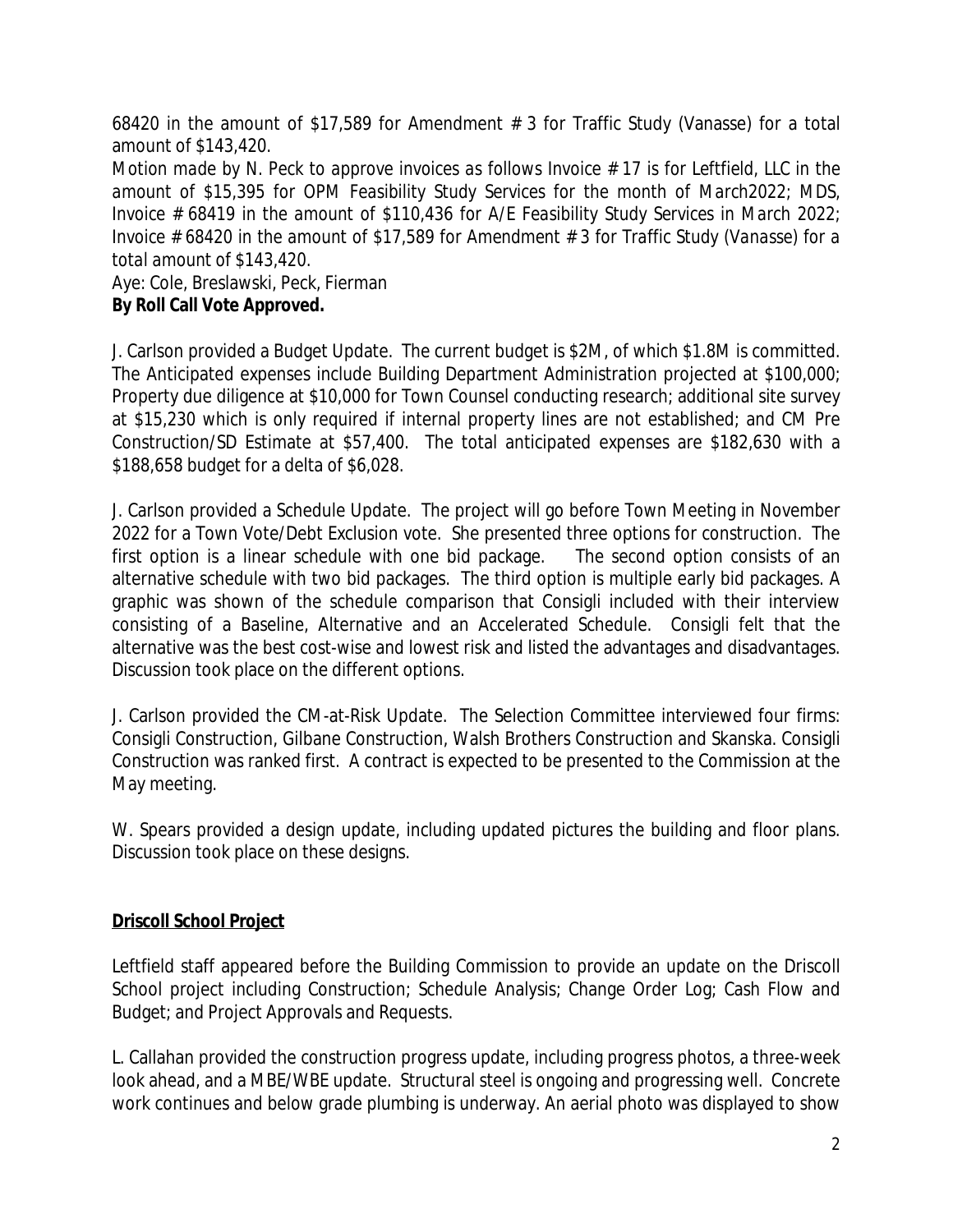site progress. With regards safety, there was a worker injury on March 21, 2022. His recovery is progressing. In response to this incident, Gilbane is taking steps including a meeting with management and a roundtable discussion in an effort to prevent any future instances and safety retraining of workers.

A. Deschenes provided a Schedule Update. Overall the project is on schedule. For concrete, Area C is complete. In Area A, stair core is ahead of schedule. Foundation walls are completed. Area B is scheduled to start at the end of April. For Steel, Area C is on schedule. Work on Saturdays continued for most of March to make up for weather related issues. Underground utility work within the building has commenced. Exterior waterproofing, backfilling and compaction is happening around the perimeter of the building.

L. Stapleton provided the Change Order by Reason chart. They took out the geothermal change order as requested. Authorities Having Jurisdiction (AHJ) at \$1,287, 0.001%; Construction Document (CD) at \$56,266.60, 0.06%; Errors/Omissions (E/O) at \$61,996, 0.07%; Unforeseen Conditions (UC) at \$87,002, 0.09 %; and Owners Scope Changes (OSC) at (\$54,500), (0.06%).

L. Stapleton provide a chart of Cash Flow of Actual Billing versus Forecast Billing from May 2021 to date. It is tracking toward the percentage of completion of construction, and is close to where it should be.

J. Rogers provided a budget update. There is still \$5.8M left in the contingency between the construction contingency of \$4.8M and \$930K. S. Wolf-Ditkoff asked about changing from turf to grass. J. Rogers explained that they would go back to a grass field, if so directed. Discussion took place on this topic.

L. Stapleton presented Change Order # 10 for Gilbane. It consists of seven miscellaneous change requests the amount of \$59,840.

*Motion made by G. Cole to approve Change Order # 10 for Gilbane for miscellaneous items in the amount of \$59,840.* Aye: Breslawski, Peck, Cole, Fierman **By Roll Call Vote Approved.**

L. Stapleton present Amendment # 1 for BR+A for Building Envelope Commissioning Services for monitoring and testing of the installation of exterior windows, roofs and facades for a total amount is \$20,735.

*Motion made by G. Cole to approve Amendment #1 for BR+A for Building Envelope Commissioning Services for monitoring and testing of the installation of exterior windows, roofs and facades in the amount is \$20,735.*  Aye: Breslawski, Peck, Cole, Fierman **By Roll Call Vote Approved.**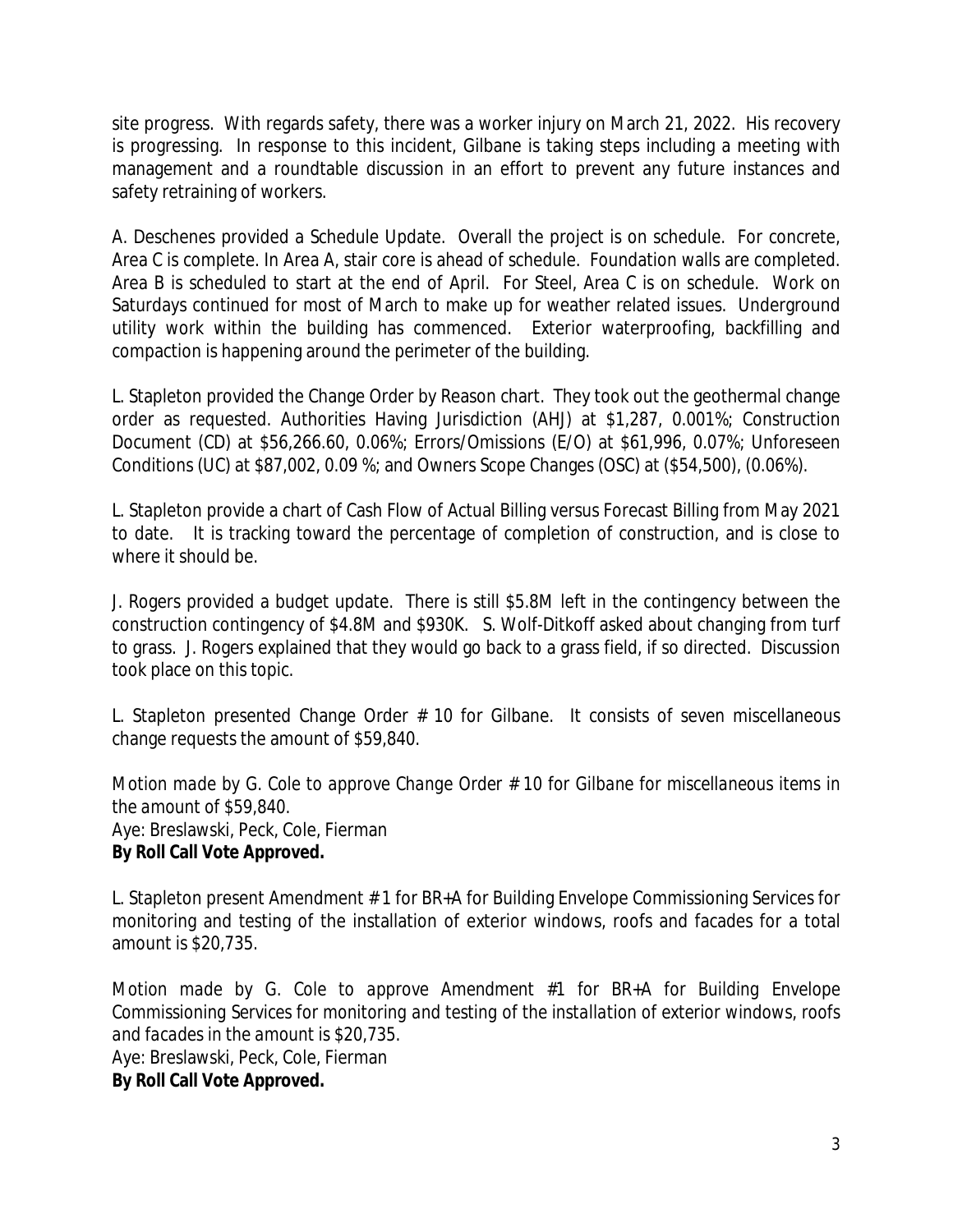L. Stapleton presented the monthly invoices for March 2022. Included are Leftfield's invoice # 27 for OPM Services for March 2022 in the amount of \$52,342; JLA invoice # 1823-00-30 in the amount of \$106,296.71; UTS's invoice # 98743 for testing and inspections in the amount of \$7,075.04; BR+A invoice # 1074628 for commissioning services for January 29 – February 25, 2022 in the amount of \$1,225; and Gilbane's invoice # 23 for Construction Services in the amount of \$2,240,892.18 for a total of \$2,407,830.93.

*Motion made by G. Cole to approve the monthly invoices for Leftfield's invoice # 27 for OPM Services for March 2022 in the amount of \$52,342; JLA invoice # 1823-00-30 in the amount of \$106,296.71; UTS's invoice # 98743 for testing and inspections in the amount of \$7,075.04; BR*+A invoice # 1074628 for commissioning services for January 29 – February 25, 2022 in the *amount of \$1,225; and Gilbane's invoice # 23 for Construction Services in the amount of \$2,240,892.18 for a total of \$2,407,830.93.* Aye: Breslawski, Peck, Cole, Fierman **By Roll Call Vote Approved.**

### **BHS Expansion Update**

Staff from the Town, Hill, Skanska and WRA appeared before the Commission to discuss the BHS project Progress Updates, Invoices for Approval, Change Orders and Amendments for Approval.

Skanska - 22 Tappan / MBTA Station/ STEM Wing / Elevators

R. Mulligan provided an update on some of the activities they have been working on. Training has been completed on the AV system in the white box theatre. The teacher parking lot was striped and opened up for parking. The fence along Brington Road is progressing and should be complete soon. Meetings on landscaping occurred for the Spring planting. Irrigation around the building is about 75% complete. The lighting control system is performing well. The elevator in the main building has continued to perform well and a new backup chair lift has been installed. The punch list items continue to be worked on. NB Kenney – Deferred Maintenance Progress Update

I. Parks reported that NB Kenney will be starting the removal of underground storage tanks and plan to have the ground backfilled and paved again. NB Kenny is working on their corrective action log on various open items. Work is scheduled to be done over April vacation for the removal of two UST's. One heat unit is scheduled to be installed over Memorial Day weekend.

CTA – Tappan Gym Progress Update/ Third Floor Renovations

I. Parks reported that progress has been made on the punch list. Vestibule doors and enclosure had workmanship issues and CTA is addressing those issues. Benches will be installed in May. Plantings will be put in place out front in May 2022.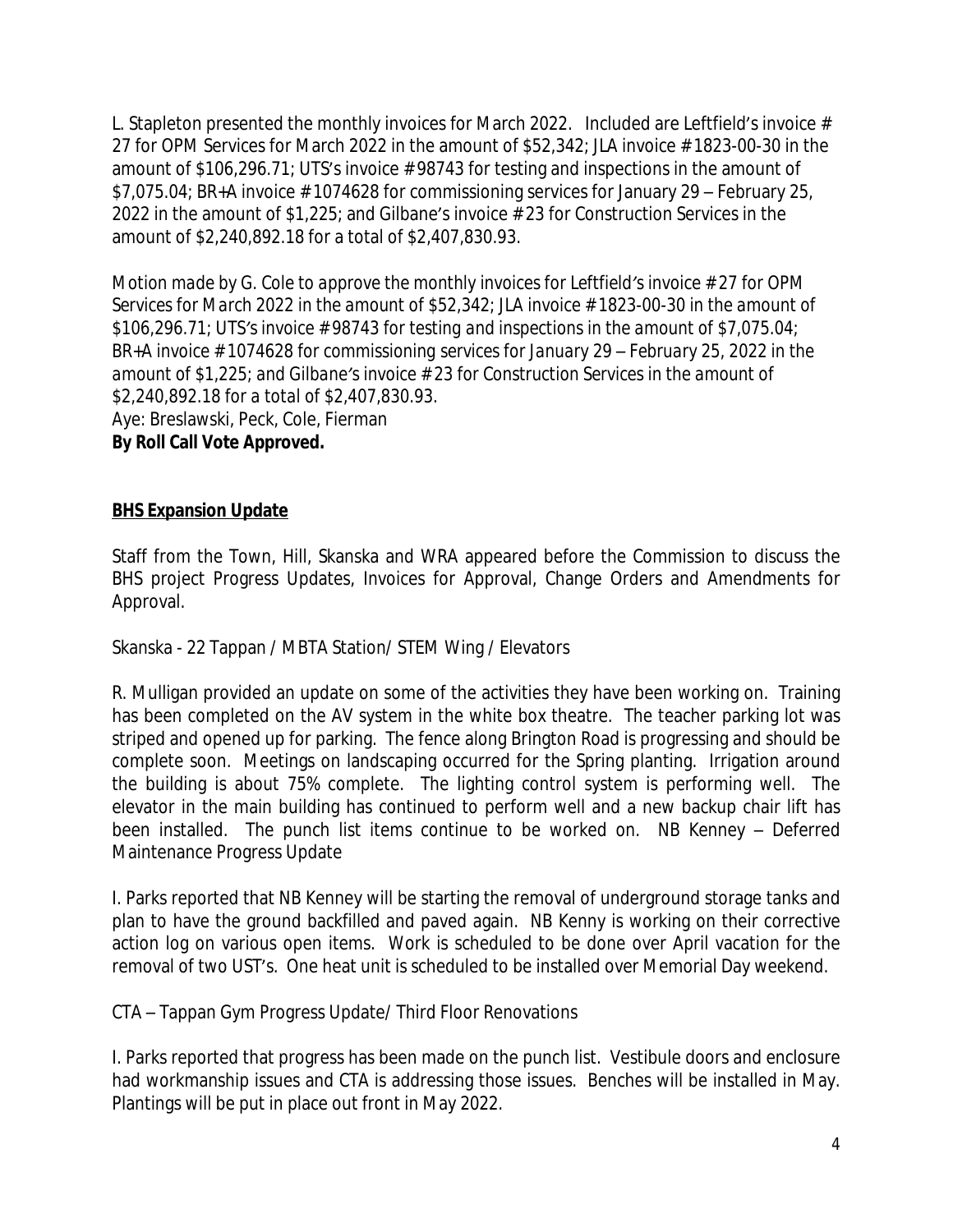Quad and 3rd Floor Renovations (Summer 2022)

I. Parks provided an update on the Quad and 3<sup>rd</sup> Floor Renovations. A contract with Lambrian Construction Corp was executed. A kick-off meeting was held.

Cypress Playground Progress Update

R. King provided an update on the Cypress Playground. Ongoing maintenance is currently in process and reseeding of the field is occurring to have a better growing season. Play equipment and basketball court work is ongoing and anticipate to be done in June. The accessible path from Cypress to Tappan Street is expected to be complete in late August 2022. They are working on installing a needed power supply to support the new park. Discussions with the teams recommendations will take place on this project.

R. King presented Change Order # 2 for work performed by Heimlich Landscaping and Construction Co., Inc. for improvements to Cypress Street Playground in the amount of \$17,780.00.

Streetscape (Summer 2022)

R. King reported that the team is working on getting a package out for the sidewalk work, roadway work, traffic calming measure, striping, etc. on Tappan, Greenough Street and Davis Ave., as the summer planned summer project will not happen. Despite some apparent interest, zero bids were received and the feedback is due to challenges and the complicated design.

*Motion made by N. Peck to approve Change Order #2 for work performed by Heimlich Landscaping and Construction Co., Inc. for improvements to Cypress Street Playground in the amount of \$17,780.00.*  Aye: Breslawski, Peck, Cole, Fierman **By Roll Call Vote Approved.**

Monthly Invoices

I. Parks reviewed the Monthly March Invoices, which cumulatively added up to \$1,960,904.41.

*Motion made by N. Peck to approve the March Monthly Invoices for the Brookline High School Expansion Project collectively in the amount of \$1,960,901.41.* Aye: Peck, Breslawski, Cole, Fierman

### **By Roll Call Vote Approved.**

Change Orders

I. Parks presented Skanska's GMP Change Order # 22, PCCO # 29 in the amount of \$98,778.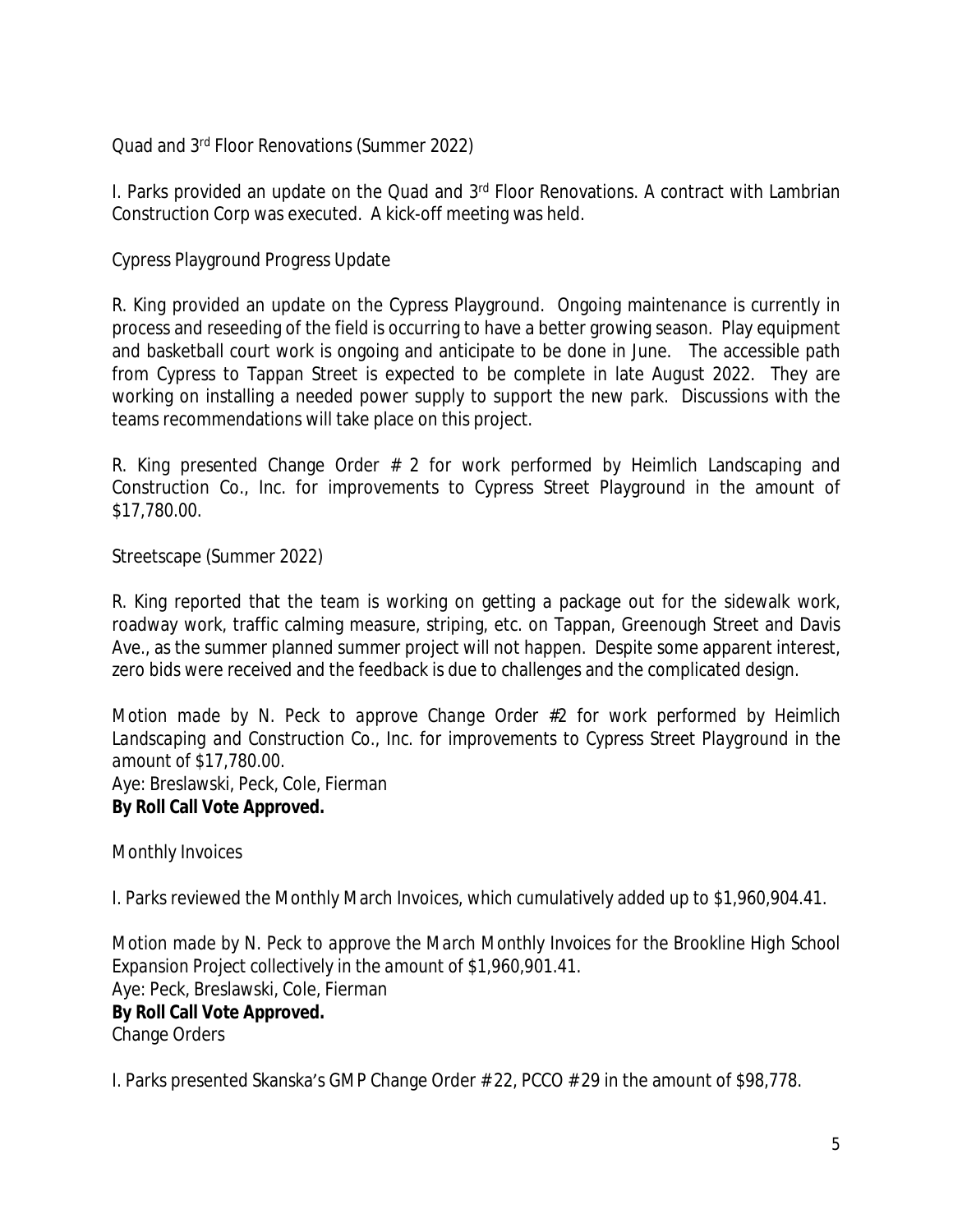*Motion made by G. Cole to approve Skanska's GMP Change Order # 22, PCCO # 29 for the Brookline High School project in the amount of \$98,778.* Aye: Peck, Breslawski, Cole, Fierman **By Roll Call Vote Approved.**

Review Skanska Cost Control Dashboard

R. Mulligan review the Cypress Construction Control Dashboard. There are about 45 open cost events. Some of them are recent items that have come up and some are commercial issues that need to be resolved in the range of \$200,000.

Review WRA Monthly Change Summary Log.

A. Jonic reviewed WRA monthly Change Order Summary Log. There had been a \$74,000 increase since last month. They consist of mostly smaller items.

CTA Change Order

I. Parks presented CTA Change Order # 12 in the amount of \$14,283.47 consisting of different miscellaneous change orders including owner request, unforeseen conditions and design omission.

*Motion made by G. Cole to approve CTA Change Order # 12 in the amount of \$14,283.47 consisting of different miscellaneous change orders including owner request, unforeseen conditions and design omission.* Aye: Peck, Breslawski, Cole, Fierman

# **By Roll Call Vote Approved.**

NBK Change Order

I. Parks presented NB Kenney Change Order # 7 in the amount of \$72,289 which consist of emergency stops and CO Detectors, gas booster, boiler, primary pump, etc.

*Motion made by G. Cole to approve NB Kenny # 7 in the amount of \$72,289 for emergency stops and CO Detectors, gas booster, boiler, primary pump, etc.*  Aye: Peck, Breslawski, Cole, Fierman **By Roll Call Vote Approved.**

Amendments for Approval

I. Parks presented WRA Amendment # 27 in the amount of \$34,694 for a number of services such as 1) Easement survey; 2) Temporary Lift Variance Application; and 3) Permanent incline lift Documentation and Variance Application. Discussion took place on the elevator issue.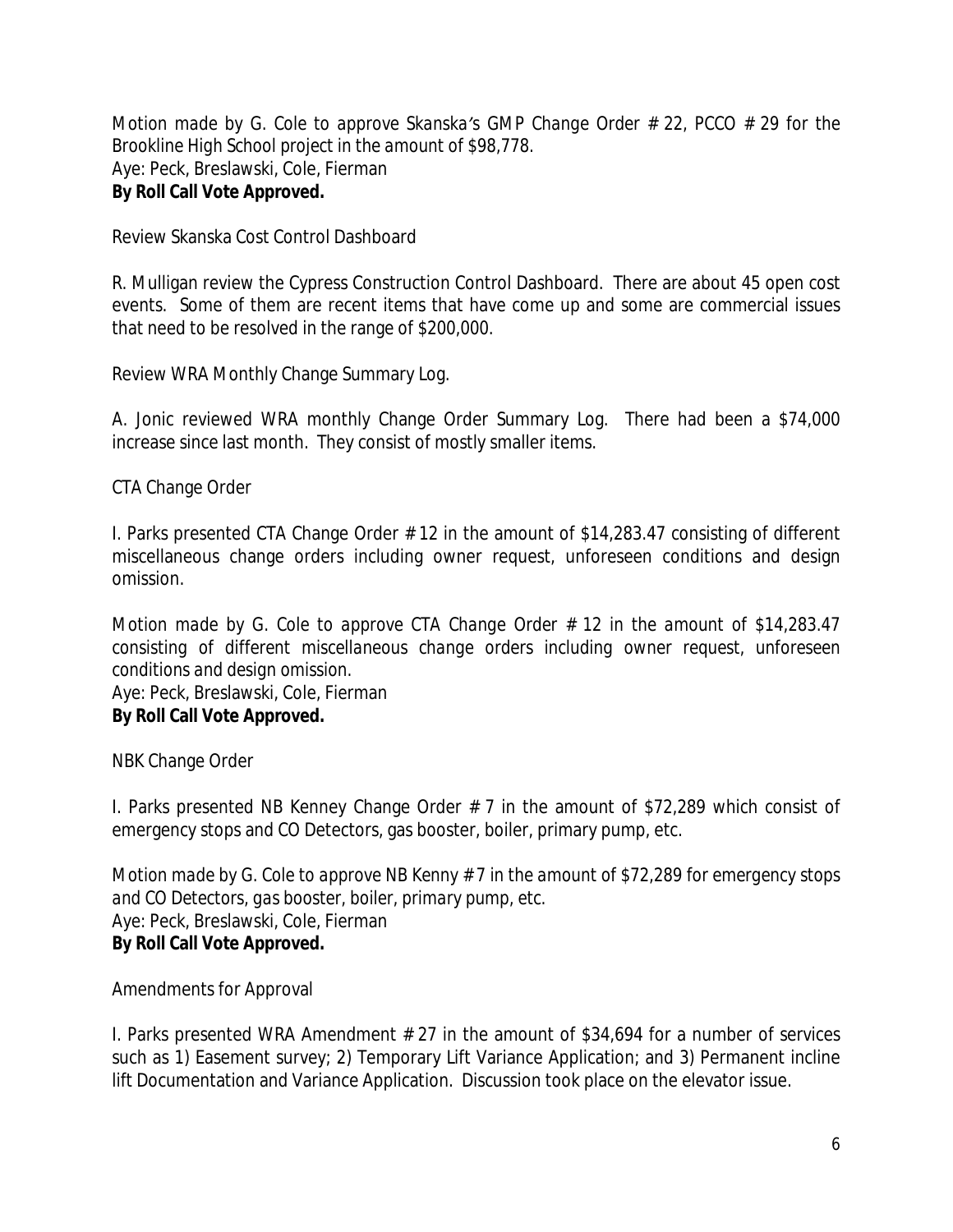*Motion made by N. Peck to approve WRA Amendment # 27 in the amount of \$34,694 for various services.* Aye: Peck, Breslawski, Cole, Fierman **By Roll Call Vote Approved.**

# **Building Department Projects Status Updates**

# **TOWN/ SCHOOL PROJECTS**

- Building Envelope Public Safety; Main Library; Soule Rec; Baker bid documents under review; bid to be scheduled (delayed due to COVID 19); additional FY 2022 projects to be added – no change
- Building Roofs Heath; New Lincoln; Pierce Primary; MSC; Heath and New Lincoln roofs complete including skylights; Pierce Primary complete- no change
- Elevator Renovations- Old Lincoln complete, Soule Rec complete, MSC ongoing, Water Dept. ongoing
- Solar PPA's Devotion complete, Runkle- nearing completion, Tappan- roof work required- completed, HS- underway with material arriving mid-month, Heath, MSC

# **SCHOOL PROJECTS**

- HS Expansion refer to Hill monthly; 22 Tappan substantially complete and open to operations, MBTA Station operational and open to passengers, commissioning and punch list ongoing. Awaiting schedule from NBK as to remaining work. Quad and third floor contract executed work to commence mid-month, streetscape bid with 0 bids received.
- Pierce School refer to Leftfield monthly
- Driscoll School refer to Leftfield monthly

# **C OF 7's**

• Fire Stations- zoning design (on hold pending Town Meeting approval)

Motion made by G. Cole to give the Chair as the authority to sign on behalf of all the Building *Commission members any invoices, amendments, change orders, contracts or any other documents approved at the meeting by a roll call vote.*

Aye: Cole, Kaplan, Peck, Breslawski, Fierman

### **By Roll Call Vote Approved.**